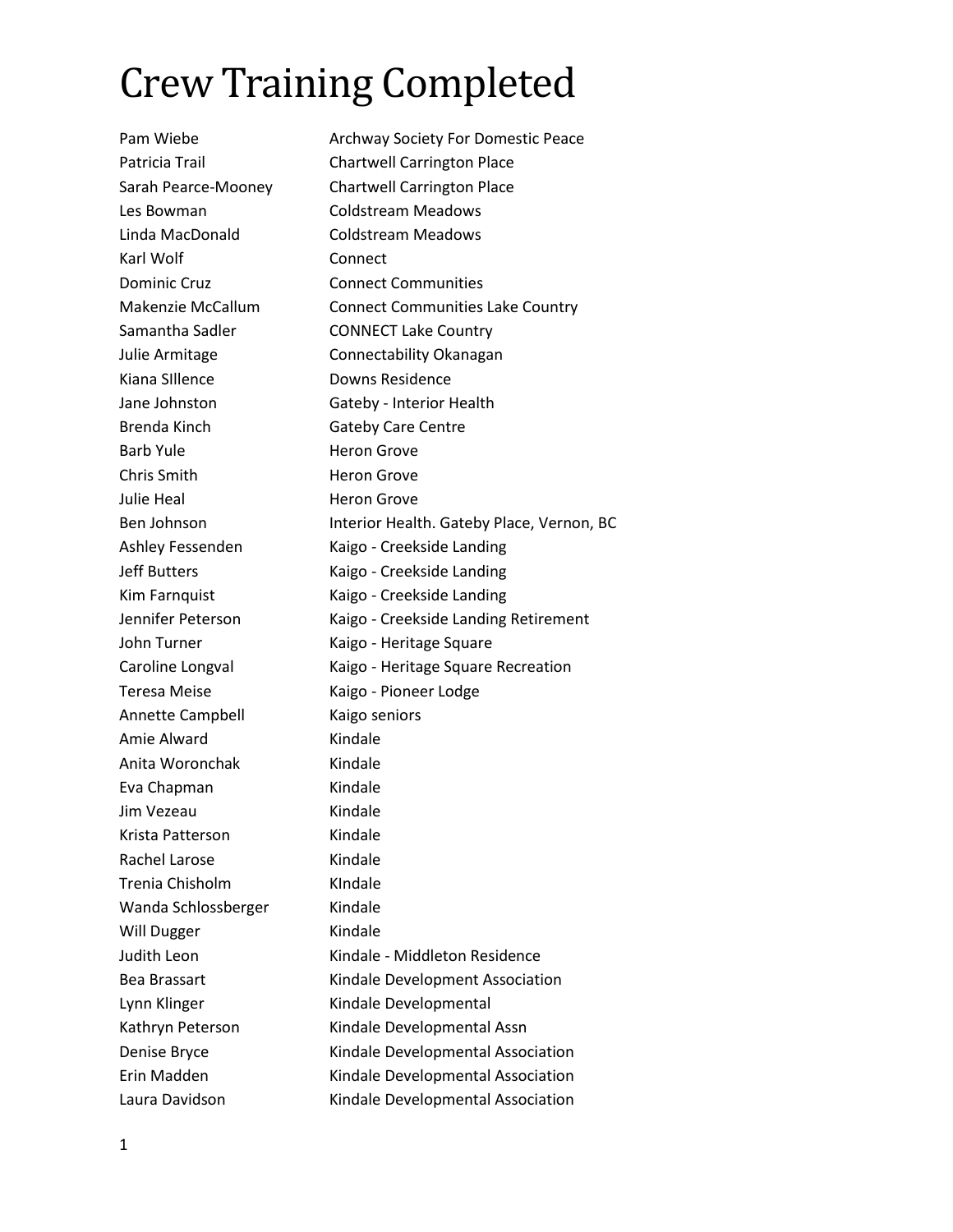## Crew Training Completed

Nicolle Dalandas Kindale Developmental Association Nikita May **Kindale** Shawna Krebs Kindale Developmental Association Shiva Gregoire **Kindale Developmental Association** Tawnya Steil Kindale Developmental Association Taylor Strachan Kindale Developmental Association Kathryn Sumner Kindale Devolpmental Association Harp Deu Lamton House WHRC Joanne Petz Lamton House WHRC Lonie Fraser Lamton House WHRC Trish Johnstone Lamton House WHRC Jennifer Schneider Noric House Nicole LaCroix Noric House Roberta Dunlop Noric House Shawna Oliver **Noric House** Donna Gosselin Noric House - Interior Health Gavin Rutherford Orchard Valley Retirement Michelle Shannon Parkview Place Candace Hitch Pleasant Valley Manor Casi Schultz Pleasant Valley Manor Jennifer Petersen Pleasant Valley Manor Jennifer Hagen Pleasant Velley Manor Heather Hazlehurst Polson Long Term Care Facility IHA Sheyl Alore **Polson Long Term Care Facility IHA** Allyson Thompson Polson Residential Care Leah West **Polson Special CBDU IHA** Pat Frass Polson Special CBDU IHA Brynn Hilland Shuswap Association for Community Living Colleen Skoyen Shuswap Association for Community Living Dani McKee Shuswap Association for Community Living Dawn Lee Shuswap Association for Community Living Hailey Lees Shuswap Association for Community Living Kim Anderson Shuswap Association for Community Living Natascha Tilbury Shuswap Association for Community Living Shara Bland Shuswap Association for Community Living Blanka Stepankova Shuswap Association for Community Living, Salmon Arm Charmaine Wadsworth Spartan (WHRC) Jadine Wakefield Spartan (WHRC) Jordan Schindel Spartan (WHRC) Meagan Merritt Spartan (WHRC) Tania Willett Spartan (WHRC)